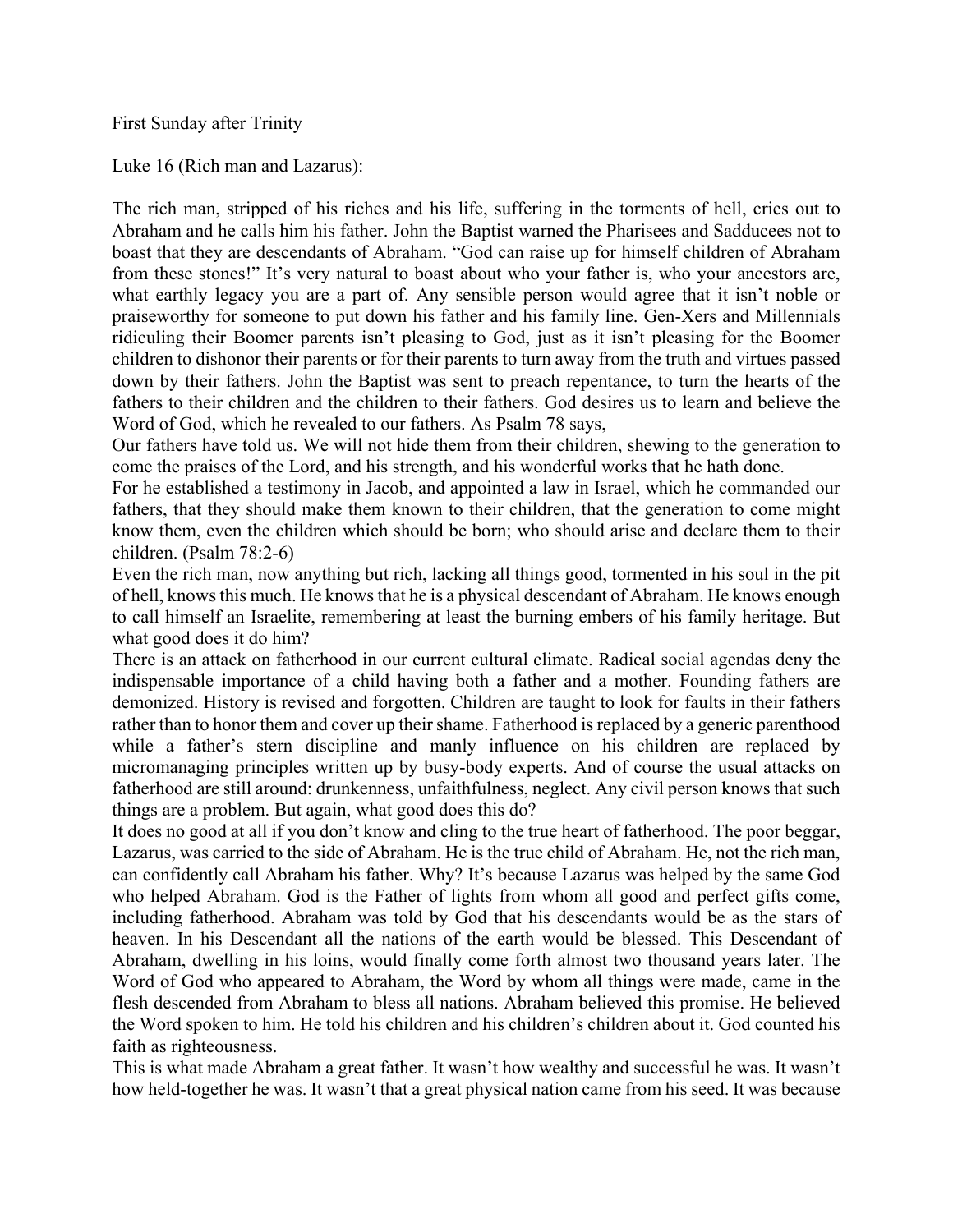the Son of God promised by the Father, the Word of God who appeared to Abraham, has done wonderful works. He is he innocent Son who obeyed his heavenly Father perfectly in the place of sinners. And by his righteousness, he covers the sins of those who are poor and meek and beat down by guilt. Those who trust in him have the same faith as Abraham. They are the ones described by the Psalmist, "the children which should be born." They are born of water and the Spirit, given faith by the same Word who declared Abraham righteous and accomplished everything promised to Abraham.

It's good and important for fathers to talk with their children. It's good for fathers to discipline their children, to be involved in their children's lives, even to play with them and teach them all sorts of skills. But what good does it do if your child learns how to make money, hit a baseball, serve a volleyball, and make lots of friends? If he never learns to associate himself with the poor and needy, to see his own need for mercy and help from his heavenly Father, to cling to the Word believed by Abraham, to seek a godly spouse and teach his children this same saving Word – if he neglects all these things – then his skills in this life, which bring him earthly success, will only serve toward his condemnation. Even the rich man knew who his dad was. Perhaps he learned from him how to make money. He knew that he was a descendant of Abraham. But again, God can raise up children of Abraham from the stones.

The rich man went to hell because he relied on his riches. He wasn't condemned because God blessed him on earth. God blessed Abraham on earth as well. No, he was condemned because of what his heart received and clung to. He received his good things in this life rather than looking for them in the life to come. As Jesus warned against, he loved his life on earth. That is to say, he found his refuge in earthly things. And distracted by his own success, he neglected his brother, Lazarus. This is why his claim of Abraham as his father amounted to nothing more than an earthly claim of fame. He wasn't a true child of Abraham, and this was proven by the fact that he couldn't see Lazarus as his brother.

To be a child of Abraham is to trust what Abraham believed and thereby to love as your dear brothers and sisters those who also believe it. You can't say you love God – you can't call Abraham your father – if you neglect your poor brother standing at your door. You can't see God, but you can see your brother. You can see your brother right here this morning. He comes in the poverty of his soul with a broken and contrite spirit. He speaks the words, "I, a poor miserable sinner," and he truly means it as he clings only to the mercy of God in Christ to give him the one thing he knows he needs. Perhaps he has been stripped of earthly joys, bearing a cross of great grief, needing help in some way, or simply some encouraging words.

But the rich man, even in the afterlife, couldn't recognize Lazarus as his brother. He only sees him as the one who now has the advantage over him. Instead, he sees the unbelieving sons of his earthly father to be his brothers. It's sad. This is all the rich man can recognize. He can only cling to what his eyes could see on earth. Just as he boasted only in earthly things while he was alive, he still boasts only in earthly things as he suffers eternal death. He sees Abraham as his physical ancestor while he calls only his physical siblings his brothers. He doesn't cling to the Word, which alone binds the children of God to their Brother Jesus. So he continues to despise Lazarus as nothing more than someone who can do his bidding. Send Lazarus to cool my tongue with water. Send Lazarus to warn my brothers. He doesn't talk to Lazarus. He doesn't care about Lazarus. Lazarus isn't his brother. Here is that great chasm between heaven and hell. There is no brotherhood between the two. Any boast in family lineage and accomplishments means nothing.

Abraham won't send Lazarus, his child in the faith, to do the bidding of this unbeliever. Lazarus is at rest. He dwells in Christ, the true Seed and Descendant of Abraham. He is clothed with him,